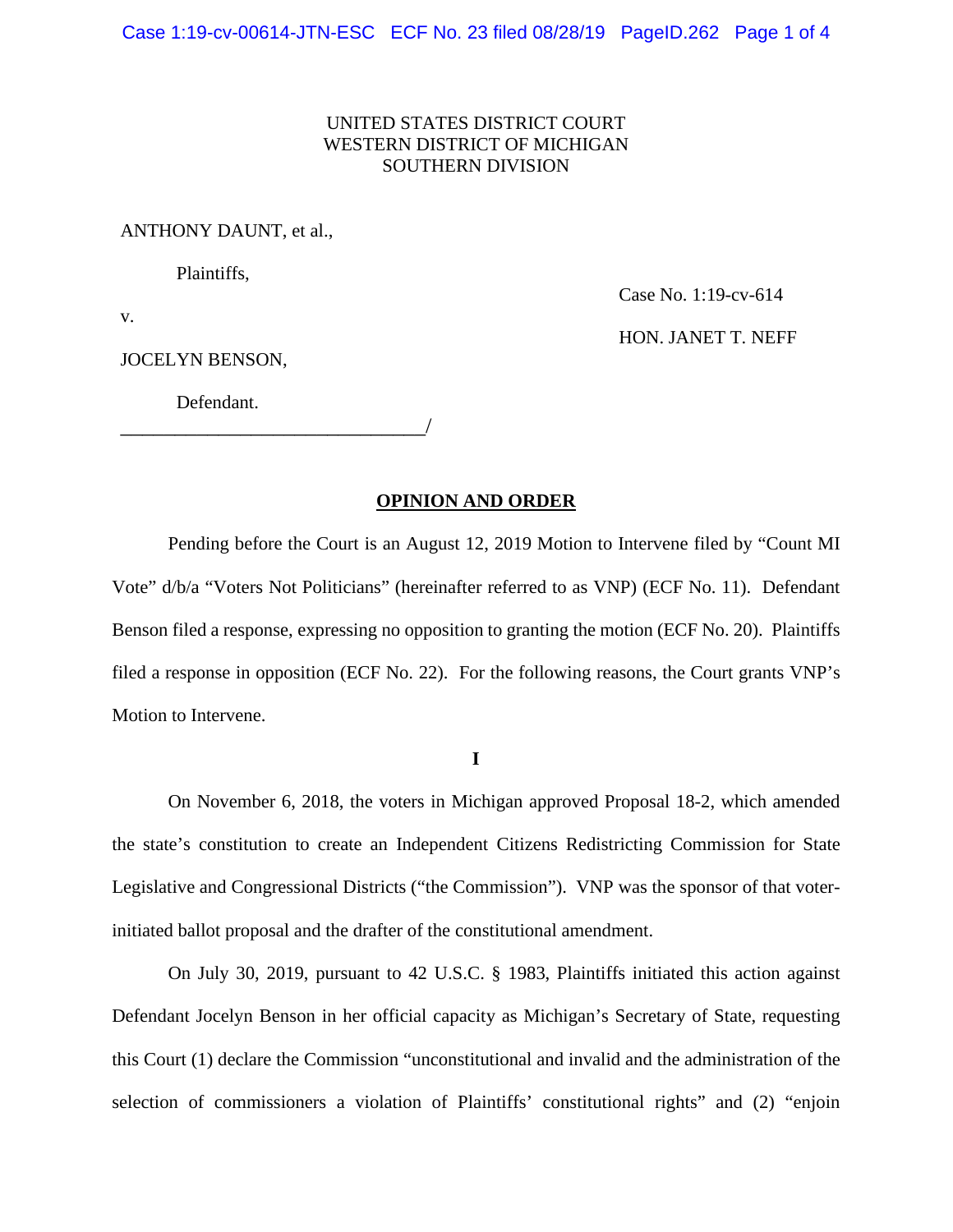### Case 1:19-cv-00614-JTN-ESC ECF No. 23 filed 08/28/19 PageID.263 Page 2 of 4

Defendant and her employees and agents from administering or preparing for the selection of commissioners to serve on the [C]ommission" (Compl., ECF No. 1 at PageID.31). Plaintiffs are fifteen individuals who are allegedly excluded from serving on the Commission (*id.* at PageID.3). Plaintiffs allege that the application process for the new redistricting commission begins on January 1, 2020 (*id.* at PageID.12). Plaintiffs' Complaint was accompanied by a Motion for Preliminary Injunction (ECF No. 4).

Less than two weeks later, on August 12, 2019, VNP filed the motion at bar, seeking to participate as a defendant in this matter. VNP accompanied its motion with a proposed Answer and Affirmative Defenses (ECF No. 12-1). On August 19, 2019, Defendant Benson filed a Request for a Pre-Motion Conference (ECF No. 16), proposing to file a motion to dismiss in lieu of an answer to Plaintiffs' Complaint. This Court issued an Order on August 22, 2019, which, in pertinent part, holds the Motion for Preliminary Injunction and Request for a Pre-Motion Conference in abeyance. The Motion to Intervene is ripe for review.

#### **II**

The right to permissive intervention is governed by Federal Rule of Civil Procedure 24, which provides in pertinent part the following:

## **(b) Permissive Intervention.**

- **(1)** *In General.* On timely motion, the court may permit anyone to intervene who:
	- (A) is given a conditional right to intervene by a federal statute; or
	- (B) has a claim or defense that shares with the main action a common question of law or fact.
- **(2)** *By a Government Officer or Agency.* **. . .**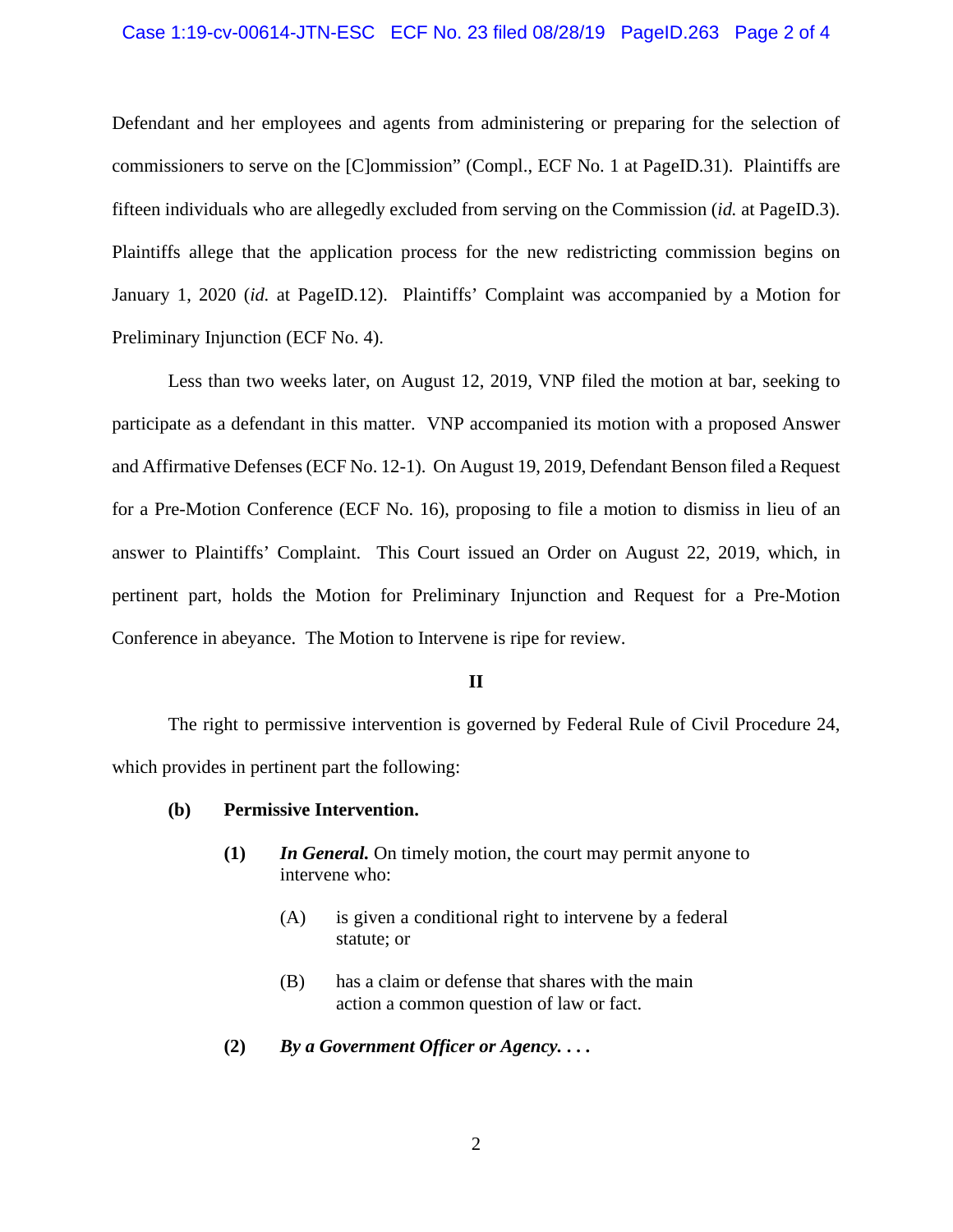- **(3)** *Delay or Prejudice.* In exercising its discretion, the court must consider whether the intervention will unduly delay or prejudice the adjudication of the original parties' rights.
- **(c) Notice and Pleading Required.** A motion to intervene must be served on the parties as provided in Rule 5. The motion must state the grounds for intervention and be accompanied by a pleading that sets out the claim or defense for which intervention is sought.

# FED. R. CIV. P. 24.

VNP argues that its motion satisfies the requirements for permissive intervention because its motion is timely and because it presents a defense that shares common questions of law and fact with the main action (ECF No. 12 at PageID.177-178). Additionally, VNP argues that allowing it to intervene will not result in undue delay or prejudice to the original parties; instead, VNP will offer its expertise and insights as the drafter and sponsor of the constitutional amendment at issue, as the Court considers the issues raised by Plaintiffs' Complaint (*id.* at PageID.178).

In response, Plaintiffs do not dispute that VNP's motion is timely and that VNP presents a defense that shares common questions of law and fact with the main action; rather, Plaintiffs argue that this Court should nonetheless, in its discretion, refuse intervention because VNP's rights are adequately represented by Defendant Benson or, conversely, because VNP does not have an adequate legal interest in this case (ECF No. at PageID.255-258). Plaintiffs suggest that VNP could instead participate as amicus curiae (*id.* at PageID.260).

The requirements for permissive intervention under Rule 24(b) and (c) are satisfied. First, as a threshold matter, a motion for intervention brought within two weeks after the filing of the complaint is timely as a matter of law. *Michigan State AFL-CIO v. Miller*, 103 F.3d 1240, 1245, 1248 (6th Cir. 1997). Second, there is no dispute that VNP has a defense that shares with the main action a common question of law or fact. Given the timing of the motion to intervene at this early stage of the case, there is also no significant concern that permitting intervention will unduly delay